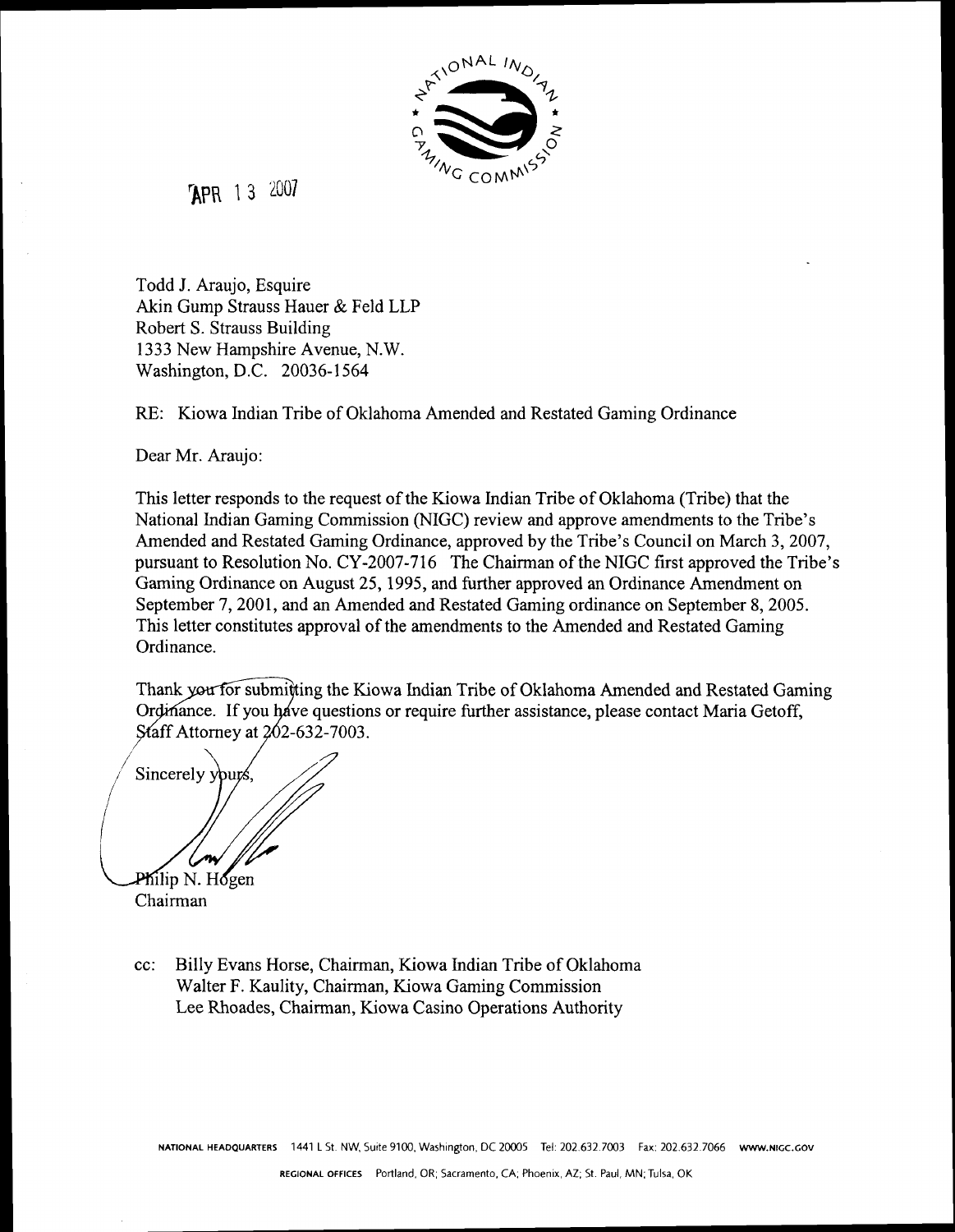

# **Kiowa Tribe of Oklahoma**

P.O. Box 369 · Carnegie, Oklahoma · 73015 Phone: (580) 654-2300 · Fax: (580) 654-2188 **Klowa Business Office** 

# RESOLUTION NO. CY-2007-7110

Main 20 dens

## RESOLUTION OF THE KIOWA BUSINESS COMMITTEE AMENDING IN **CERTAIN PARTICULARS THE KIOWA GAMING ORDINANCE OF 2005. AND FOR OTHER PURPOSES**

WHEREAS, the Kiowa Indian Tribe of Oklahoma (the "Tribe") is a sovereign nation and from time immemorial has been a sovereign nation; and

- WHEREAS, the Tribe is federally recognized by the Secretary of the Interior of the United States as having powers of self government and as being eligible for the special programs and services provided by the United States to Indians, and its sovereignty is thereby recognized by the United States, all as evidenced by order of the Associate Commissioner of Indian Affairs, dated March 13, 1970, approving the constitution and bylaws of the Tribe (the "Constitution"); and
- WHEREAS, pursuant to the Constitution and specifically pursuant to Article V, section 2. the Tribe has delegated to its elected representatives, the Business Committee ("Business Committee"), the responsibility and authority to take all necessary action to promulgate and enforce ordinances and codes to protect the general welfare of the Tribe and its members; and
- WHEREAS, pursuant to Ballot Issue 94-A-5, the Gaming Ordinance (as defined below) was ratified by a vote of the Kiowa Indian Council on June 18, 1994; and
- WHEREAS, by Resolutions No. CY-95-39 and CY-95-40, both dated June 26, 1995. the Business Committee, acting pursuant to the aforesaid delegated power, enacted resolutions to approve and adopt the Kiowa Indian Tribe of Oklahoma Gaming Ordinance of 1995 and the Kiowa Indian Tribe of Oklahoma Gaming Facility Bonding Ordinance of 1995 (together, as amended, the "Initial Gaming Ordinance"); and
- WHEREAS, as required under Federal law, the Initial Gaming Ordinance was approved by the Chairman of the National Indian Gaming Commission (the "NIGC"), as indicated by that Chairman's publication of a notice of approval of Class III tribal gaming ordinances, in Volume 61, Federal Register, page 31963, on Friday, June 21, 1996; and
- WHEREAS, on July 21, 2001, by Resolution No. CY-2001-045, the Business Committee exercised its authority, as delegated to it by the Kiowa Indian Council and by the Constitution, to amend, in accordance with Article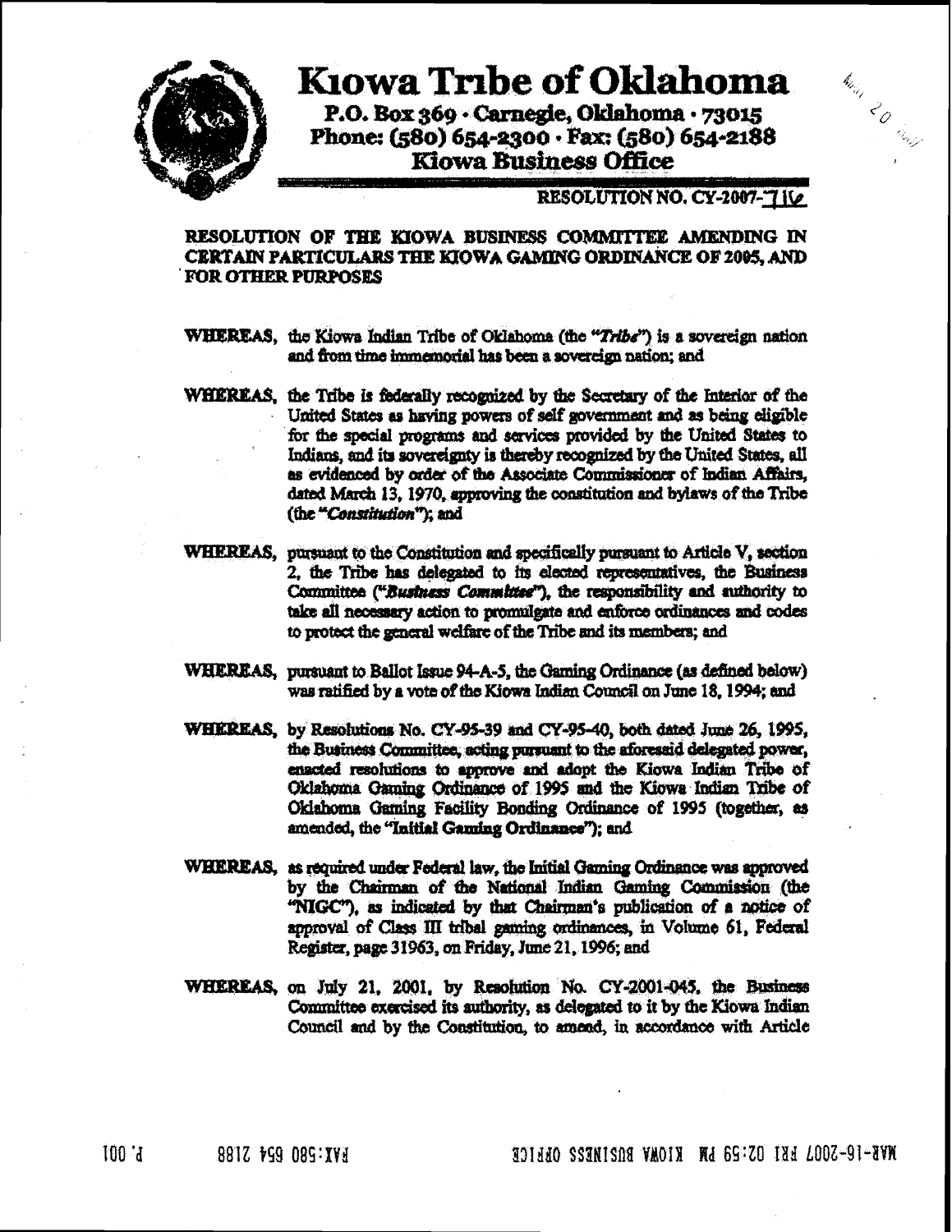XIV of the Initial Gaming Ordinance, in certain particulars, the Initial Gaming Ordinance; and

- WHEREAS, by letter dated September 7, 2001, the NIGC granted its approval of the amendment to the Initial Gaming Ordinance; and
- WHEREAS, by Resolution CY-2005-176, dated September 3, 2005, the Business Committee further exercised its lawful power of amendment of the Initial Gaming Ordinance, by promulgating the Amended and Restated Gaming Ordinance of 2005 (the "Gaming Ordinance of 2005"); and
- WHEREAS, pursuant to Federal law, on September 8, 2005, the Chairman of the NIGC approved the Gaming Ordinance of 2005; and
- WHEREAS, the Gaming Ordinance of 2005, at Article 32 thereof, provides that, "All provisions of this Ordinance are subject to amendment by the Business Committee. All amendments to this Ordinance shall be effective upon the date of passage by the Business Committee, subject to approval by the NIGC." and
- WHEREAS, pursuant to Business Committee Resolution No. CY-2006-117, the Tribe is a party to a State-Tribal Gaming Compact with the State of Oklahoma, as executed by the Tribe on August 18, 2006, as approved by the Acting Assistant Secretary for Policy and Economic Development, United States Department of the Interior, as of September 5, 2006 and as submitted to the Governor of Oklahoma as of September 15, 2006, and
- WHEREAS, it has come to the attention of the Business Committee that there may exist an irreconcilable difference between the provisions of the Compact and the Gaming Ordinance of 2005, regarding the resolution of patron disputes; and
- WHEREAS, the Tribe is also a party to a Pre-Opening Agreement dated August 31, 2005, between the Tribe and the NIGC, as authorized by numerous Business Committee resolutions; and
- WHEREAS, under the Pre-Opening Agreement, certain regulations of the Kiowa Tribal Gaming Commission are subject to comment and review by the NIGC; and
- WHEREAS, under Article 8, section (j)(12) and section (j)(1), paragraph M, the Kiowa Tribal Gaming Commission is empowered to promulgate and enforce regulations governing gaming on Kiowa Indian lands, subject to a twentyeight day notice and comment period; and
- WHEREAS, it has come to the attention of the Business Committee that in the event the NIGC should require amendment of certain currently final and effective regulations of the Kiowa Tribal Gaming Commission, less than twentyeight days prior to the scheduled opening of the Tribe's first gaming facility, such a requirement could result in an unwanted delay of such opening, and it has further come to the attention of the Business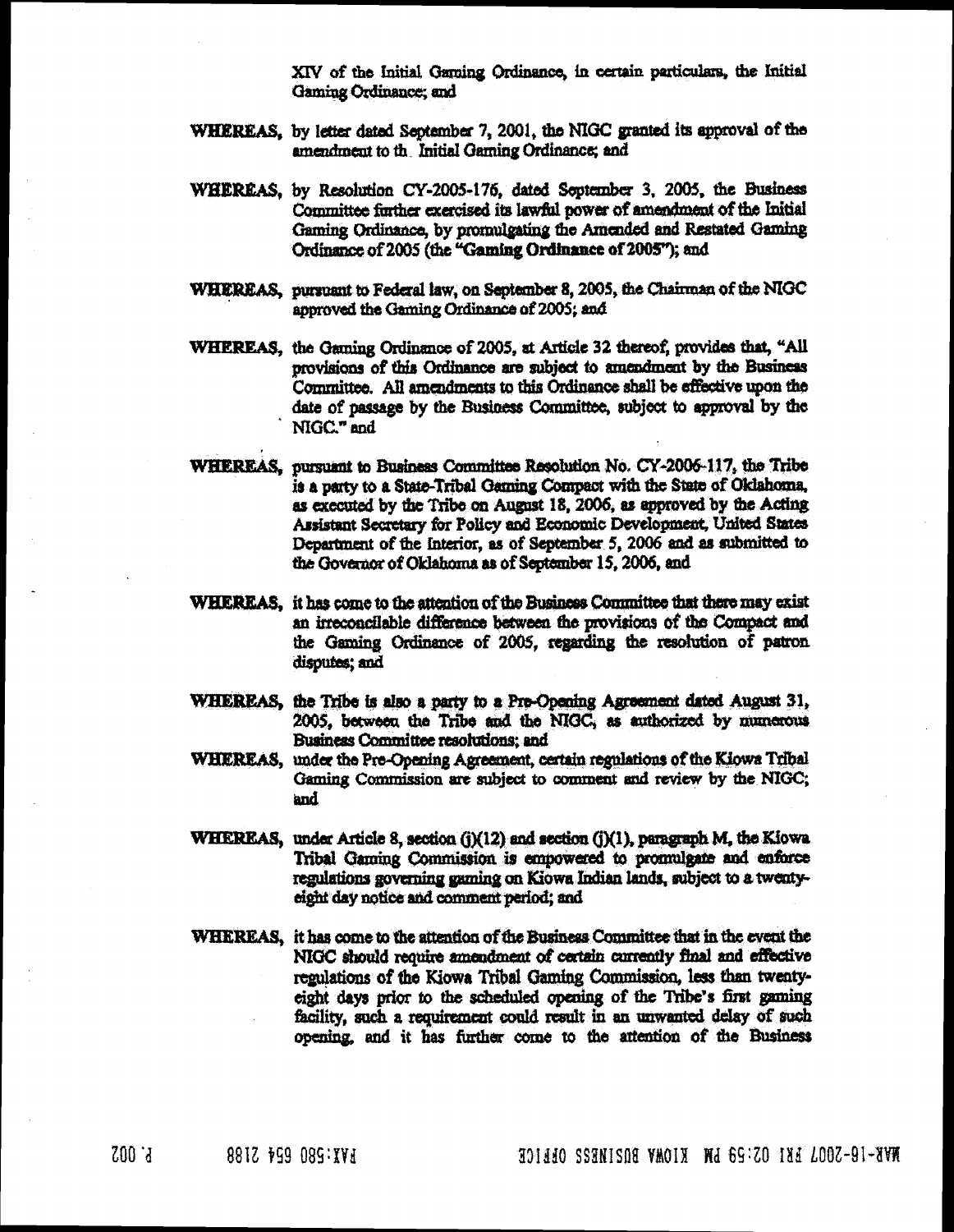Committee that there is a need to empower the Kiowa Tribal Gaming Commission to promulgate and finalize regulations on an emergency basis, in all circumstances in which the Kiowa Tribal Garming Commission finds that an emergency exists which requires the immediate promulgation of regulations to avoid an eminent threat to the integrity of Tribal gaming or the financial vield therefrom, and

- WHEREAS. Article 27 (Agent for Service of Process) of the Garning Ordinance of 2005 provides for the agents for service of any official determination, order, or notice of violation by the NIGC pursuant to 25 C.F.R. § 519.1, but leaves the designation of the agents for the KCOA and the Kiowa Tribal Gaming Commission, to be made at a later date, and the Business Committee finds that the designation of such agents at this time is consistent with the orderly and effective regulation of the Tribe's gaming.
- WHEREAS, the Kiowa Tribal Gaming Commission has reviewed the following amendments to the Gaming Ordinance of 2005 and recommends them as necessary to promote the effective regulation, oversight and supervision of gaming operations of the Tribe consistent with the IGRA, the regulations of the NIGC, the provisions of the Compact and the Pre-Opening Agreement and the declared policy of the Tribe as set forth in Article 1 of the Gaming Ordinance of 2005,

## NOW. THEREFORE IT BE AND IT HEREBY IS

RESOLVED, that Article 12 (Dispute Resolution of the Garning Ordinance of 2005) be and it hereby is repealed and in lieu thereof, the following is hereby promulgated:

#### "ARTICLE 12. DISPUTE RESOLUTION"

- Tort Claims. The resolution of claims involving demands  $(A)$ or liability for bodily injury and property damages arising out of or relating to the operation of any Gaming Facility. are to be governed by regulations promulgated by the Gaming Commission; provided that such regulations shall not expose any Gaming Operation to liability to a Patron for a tort claim in excess of amounts of liability insurance required to be provided under any Tribal-State Compact, and further provided that no real estate or tribal property, other than the separate personal property of the Kiowa Casino Operations Authority, shall be exposed to liability arising out of any Patron's tort claim.
- Prize Claims. The resolution of claims involving disputes (B) relating to a Patron's entitlement to a game prize are to be governed by regulations promulgated by the Gaming Commission: provided that such regulations shall not expose any Gaming Operation to liability to a Patron for a prize claim in excess of the prize limit, and further

MAR-10-SOOL EE1 CO.CO FM VAN BUSINES OPENED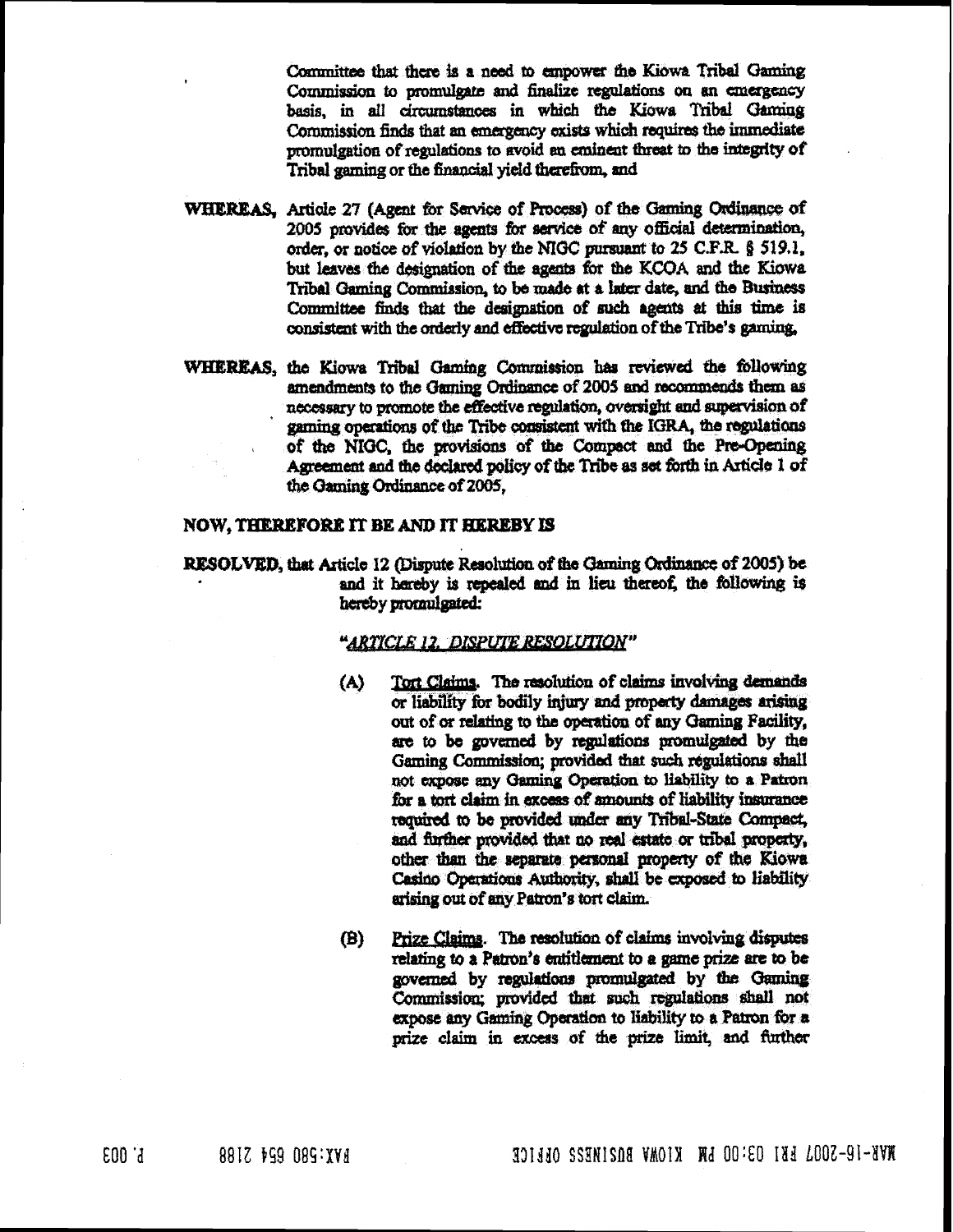provided that no real estate or tribal property, other than the separate personal property of the Kiowa Casino Operations Authority, shall be exposed to liability arising out of any Patron's prize claim.

- $(C)$ Limited Consent to Suit for Tort Claims and Prize Claims. An individual may initiate an action in a court of competent jurisdiction for a tort claim or a prize claim if:
	- $(1)$ the individual has followed all the procedures established pursuant to regulations promulgated by the Gaming Commission: and
	- the action is instituted in a manner consistent with  $(2)$ the procedures established pursuant to regulations pronulgated by the Gaming Commission.
- መነ No court may have jurisdiction over an action under Subsections  $(A)$  or  $(B)$  which is not instituted in a manner consistent with the procedures established by the Gaming Commission.

# AND BE IT FURTHER.

**RESOLVED.** 

that paragraph 12 (Regulations) of Article 8, section (j) of the Gaming Ordinance of 2005 be and it hereby is repealed and the following is hereby promulgated in lieu thereof:

- Any regulation promulgated by the Gaming Commission  $(a)$ pinsuant to the authority granted under this Ordinance shall be valid to the extent not inconsistent with this Ordinance and the Tribal Constitution and shall have the force of law equivalent to this Ordinance.
- To enact, amend or revoke any regulation under this (b) Ordinance, the Gaming Commission shall first publish a notice of proposed rulemaking by written notice served by certified mail, return receipt requested upon the agent for service of process of the Tribe, the KCOA, and any management contractor.
- The notice shall set out the full text of the proposed (c) regulation, amendment or revocation, and except in the case of emergency regulations promulgated hereunder, shall invite written comment. Except in the case of emergency regulations, the notice shall state the deadline for submission of written comments and the address where written comments shall be sent.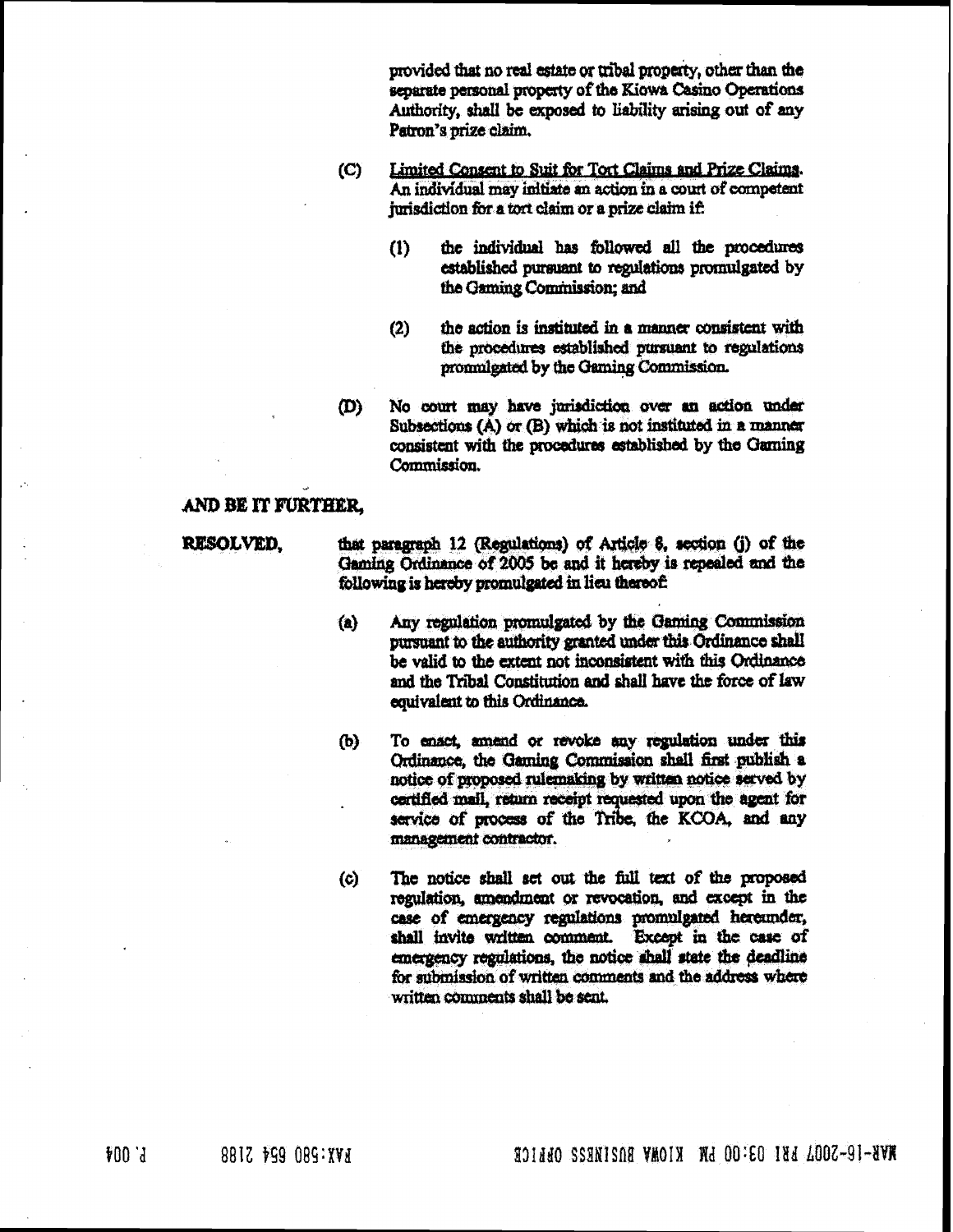- $(d)$ Except in the case of emergency regulations, the deadline for written comments shall be no earlier than fourteen (14) days following the date upon which the notice is served upon the respective service agents. The notice shall as applicable also announce the date, time and place at which the Gaming Commission is to hold a public hearing regarding the proposed regulation and any written comments received in respect thereof. The date of such hearing shall be no earlier than fourteen (14) days following the latest date upon which the written comments are to be received; provided however that if by the latest date for the Gaming Commission's receipt of written comments, as announced in the notice, the Gamino Commission shall have received no written comments, then the Gaming Commission shall have the authority to forego the hearing and to declare final, the proposed regulation, as originally published and/or with any reasonable amendments or revisions after publication determined by the Gaming Commission.
- $(e)$ Hearings required hereunder shall be held in one of the following locations: Anadarko, Carnegie, Chickasha or Lawton. Oklahoma as determined by the Gaming Commission. Such location shall be announced in the written notice of the proposed rulemaking.
- $\mathbf{f}$ At the hearing the Gaming Commission shall afford to the Tribal Chairman, to members of the Business Committee, to members of the KCOA Board of Trustees, to executive officers of the KCOA, to any Management Contractor and to legal counsel representing any of them, the opportunity to provide oral testimony or comment regarding the proposed regulation. The Gaming Commission shall not otherwise be required to receive oral testimony or comment at such hearings.
- If the Gaming Commission at any time finds that an  $\Omega$ imminent peril exists to the integrity or profitability to the Tribe of Kiowa Gaming, or to the preservation of the public health, safety or welfare at any Kiowa gaming facility, or that a compelling public interest requires an emergency rule, amendment, revision or revocation of an existing rule, the Gaming Commission may promulgate, at any time, any such rule, the effectiveness whereof, however, shall be limited to one hundred twenty (120) days following the date of its initial promulgation. An emergency regulation adopted by the Gaming Commission shall include a statement in reasonable detail of the Gaming Commission's finding of the emergency requiring the regulation, the basis of that finding, and the impact of the emergency regulation.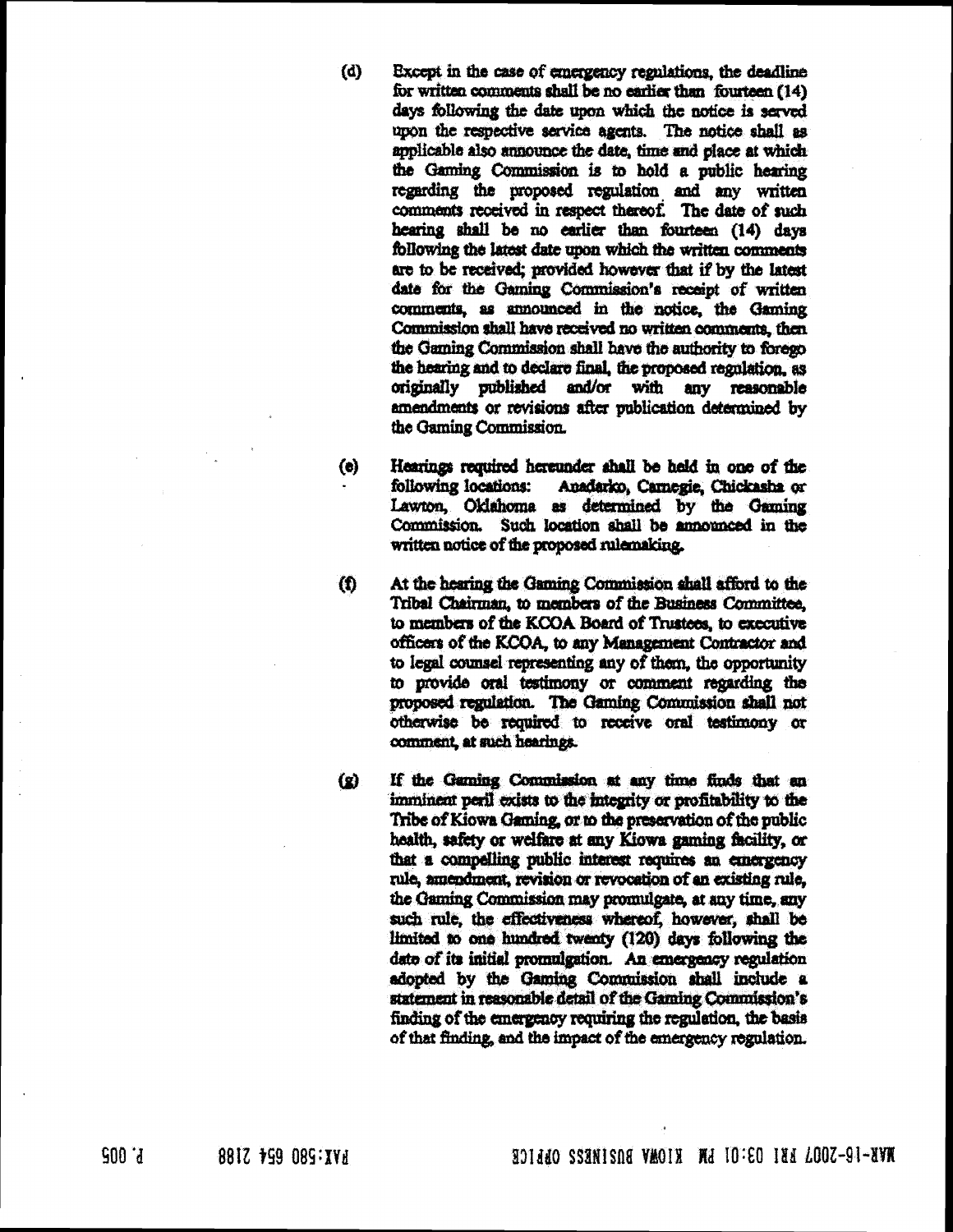The Gaming Commission shall not however adopt any emergency regulation which increases fees or administrative charges. If an emergency regulation is of a continuing nature, the Gaming Commission shall, at the same time that it promulgates an emergency regulation, imitiate proceedings for promulgation of a permanent regulation, subject to the comment period requirements applicable thereto. Any promulgated emergency regulation shall be made ineffective if superceded by the promulgation of permanent regulation, or if earlier, on its expiration date. Requirements of this Article relating to notice and hearing shall not be applicable to emergency regulations promulgated pursuant to the provisions of this paragraph.

 $(h)$ Except in the case of emergency regulations, when a hearing is required for reason of written comments received pursuant to the applicable deadline, the Gaming Commission shall publish the full text of its final regulation in the same manner as it is required to publish the notice of proposed rulemaking.

#### AND BE IT FURTHER.

- RESOLVED, that Article 13 (Licenses for Key Employees and Primary Management Officials), paragraph (d) (Incligible Persons) of the Gaming Ordinance of 2005 be and it hereby is repelled, and in lieu thereof the following is hereby promulgated.
	- (d) Incligible Persons No license shall in any event be issued to or renewed for an apolicant who:
		- is a member of the Kiowa Business Committee or  $\Omega$ the Gaming Commission;
		- is not a person of good character, honesty, and  $(2)$ integrity:
		- has knowingly and willfully provided materially  $(3)$ false statements or information to the Garning Commission pursuant to the Act or this Ordinance, or has refused to comply with a request for additional information from the Gaming Commission or the NIGC pursuant to a license application;
		- is determined by the Gaming Commission to be  $(4)$ unsuitable under the licensing criteria of this Ordinance: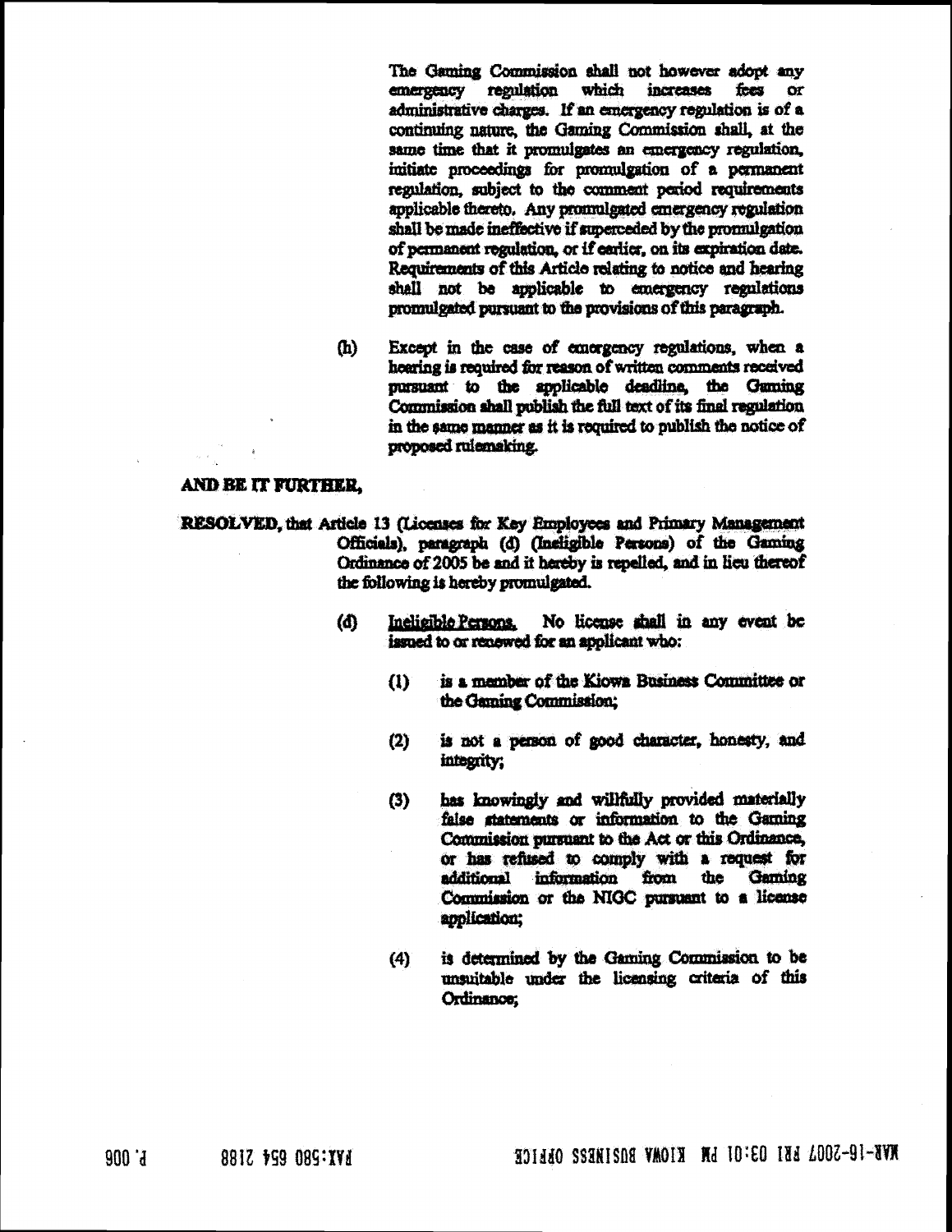- $(5)$ has had their gaming license revoked for cause in any jurisdiction;
- $(6)$ is delinquent in the payment of any obligation owed to the Gaming Commission pursuant to this Ordinance or any regulations promulgated by the Gaming Commission; or
- has failed to comply with the Act, the regulations of  $(T)$ the National Indian Gaming Commission, this Ordinance, or any regulation promulgated by the **Gaming Commission**

## AND BE IT FURTHER.

- RESOLVED, that Article 27 (Agent for Service of Process) of the Gaming Ordinance of 2005, paragraph (b)(Agent for the Gaming Commission) be and it hereby is repealed, and in lieu thereof the following is hereby promulgated.
	- $(b)$ Agent for the Gaming Commission. Executive Director of the Gaming Commission or in his absence the Tribal Gaming Chairman are hereby designated as the agent for service of any official determination, order or notice of violation by the NIGC, any official notice by either the KCOA or the Basiness Committee, and service of court process in respect of appeals taken pursuant to Article 20 (Hearings and Appeals), paragraph (c) (Petition for Review) of this Ordinance. The Executive Director or in his absence, the Tribal Gaming Chairman may be contacted at: 2429 Ponderosa Drive, Chickasha, OK 73018. The Gaming Commission may change the service agent designation from time to time by resolution and upon notice to the NIGC, the KCOA and the Business Committee.

#### AND BE IT FURTHER.

- RESOLVED, that Article 27 (Agent for Service of Process), paragraph (d) (KCOA Service Agent) be and hereby is repealed and in lieu thereof the following is promulgated.
	- KCOA Service Agent. The Chief Executive Officer of the  $(d)$ KCOA is hereby designated as its Agent for Service of any official determination, order, notice of violation, notice of proposed rulemaking or other official communication by the NIGC pursuant to 25 C.F.R. §59.1 and by the Kiowa Tribal Gaming Commission pursuant to this Ordinance. The Chief Executive Officer may be contacted at 2215

 $\overline{1}$